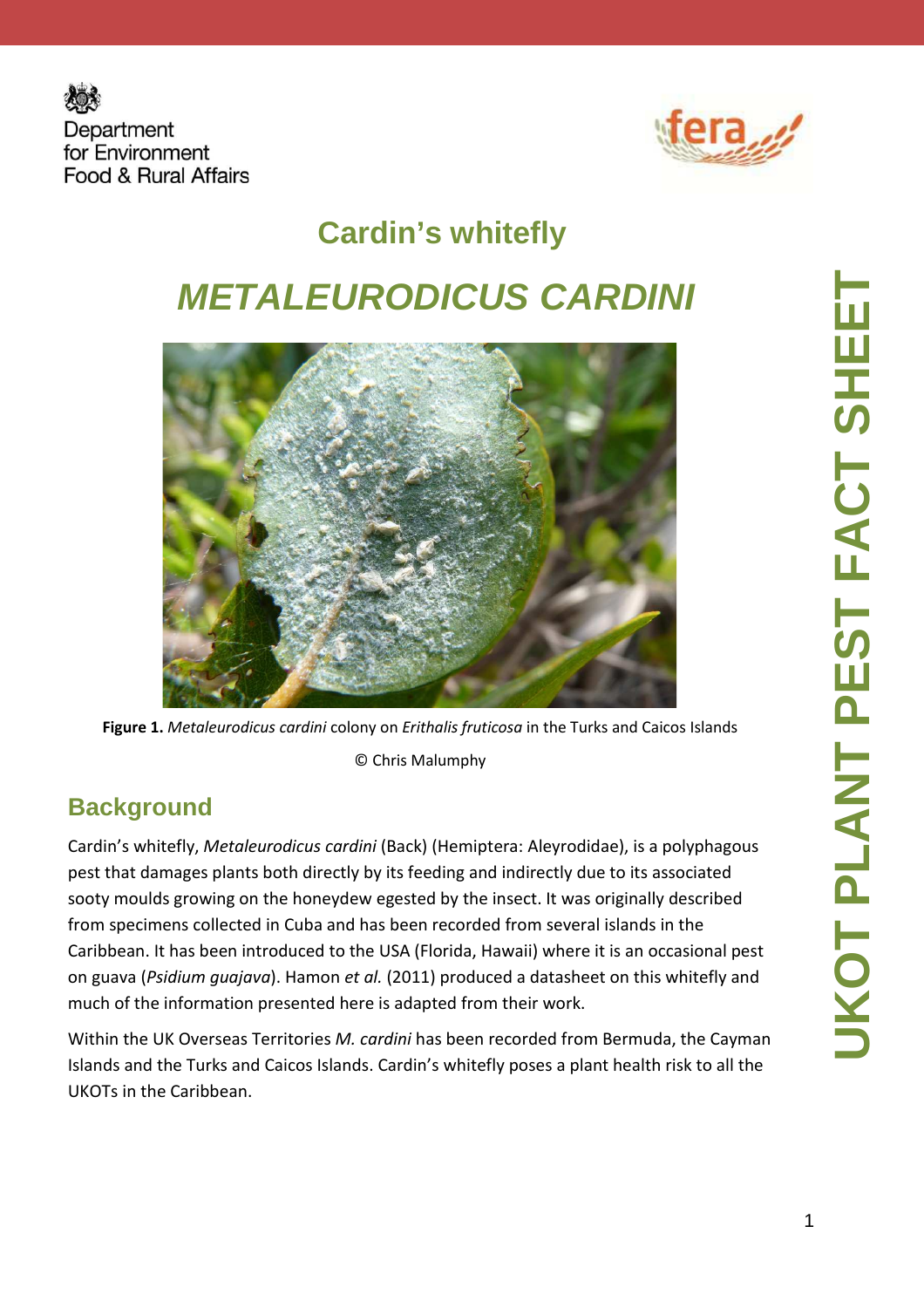

**Figure 2** *Metaleurodicus cardini* adults and larvae on *Psidium* © Lyle J. Buss, University of Florida



**Figure 3** *Metaleurodicus cardini* adult showing a distinct characteristic spot on each wing © Lyle J. Buss, University of Florida



**Figure 4** Fluffy wax trails deposited by adult females of *Metaleurodicus cardini* © Lyle J. Buss, University of Florida



**Figure 5** Single egg of *Metaleurodicus cardini*  preserved in ethanol © Chris Malumphy



**Figure 6** *Metaleurodicus cardini* puparia showing wax filaments emerging from the dorsum ©Lyle J. Buss, University of Florida



**Figure 7** *Metaleurodicus cardini* puparium with most of the dorsal wax removed © Chris Malumphy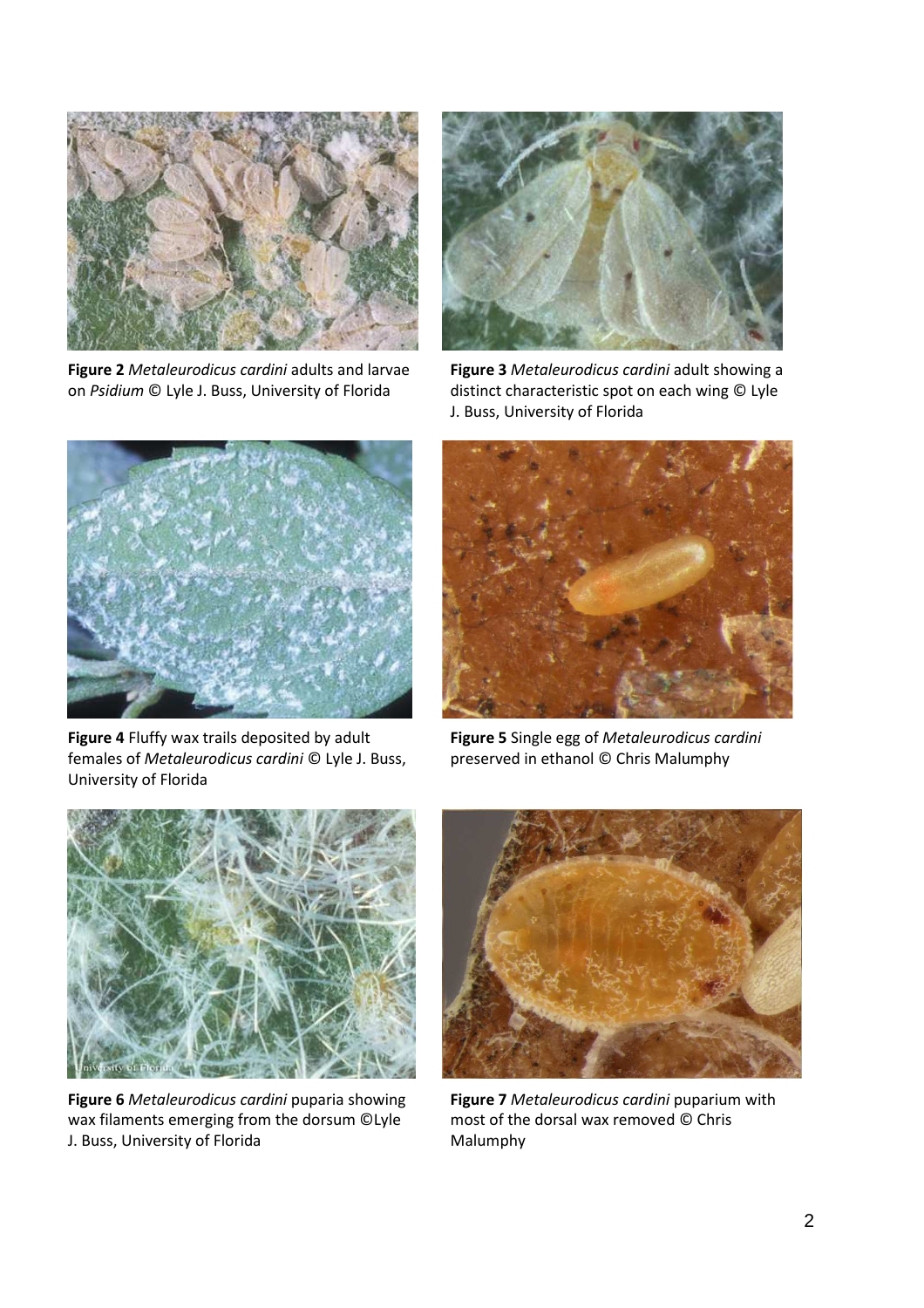#### **Geographical Distribution**

*Metaleurodicus cardini* is native to the Neotropical region although its precise origin is unknown. It has been introduced to North America and the Pacific (Evans, 2008).

**North America**: Bermuda, USA (Florida).

**Caribbean**: Cayman Islands; Cuba; Dominican Republic; Haiti; Jamaica; Puerto Rico; Turks and Caicos Islands; US Virgin Islands.

**Oceania:** Hawaii (USA).

#### **Host Plants**

*Metaleurodicus cardini* is polyphagous and has been recorded on host plants assigned to at least 14 plant families, including some crop and ornamental plants (Evans, 2008; Mound & Halsey, 1978). It shows a preference for plants belonging to the family Mrytaceae, and is most frequently recorded on guava.

**Annonaceae**: *Annona cheirimola*, *Annona* sp.. **Apocynaceae**: *Plumeria* sp.. **Arecaceae**: *Acoelorrhaphe wrightii*. **Bigoniaceae**: *Tabebuia bahamensis* (New host record). **Fabaceae**: *Sophora tomentosa*. **Malpighiaceae**: *Byrsonima lucida, Malpighia glabra*, *M. polytricha*, *M. urens*, *Malpighia* sp.. **Myrtaceae**: *Eugenia* sp., *Melaleuca leucadendra*, *M. quinquenervia*, *Mosiera longipes* (New host record), *Pimenta dioica*, *P. officinalis, Psidium cattleianum*, *P. cymosum*, *P. guajava, P. littorale*. **Punicaceae**: *Punica* sp.. **Rubiaceae**: *Erithalis fruticosa* (New host record). **Rutaceae**: *Citrus sinensis*, *Citrus* sp.. **Sapotaceae**: *Dipholis salicifolia*. **Sterculiaceae**: *Guazuma tomentosa*. **Verbenaceae**: *Citharexylum fruiticosum, C. spinosum, Citharexylum* sp., *Duranta erecta*, *D. repens*, *Duranta* sp.. **Zygophyllaceae**: *Guaiacum officinale*.

## **Description**

The adult whiteflies are yellow with a fine dusting of white wax (Figs 1-3). Their wings are creamcoloured with a conspicuous dark spot near the centre of each wing (Fig 3), which are easily visible with a x10 hand lens. As the adult females deposit eggs on the lower surfaces of the foliage, a fine trail of fluffy white wax (Figs 4) is rubbed from tufts of wax on the underside of the female abdomen. This wax trail is very similar to wax trails left by other whitefly species and by flatid bugs. The eggs are elongate, oval , cream, and attached to the host plant by a thin stalk (Fig 5). The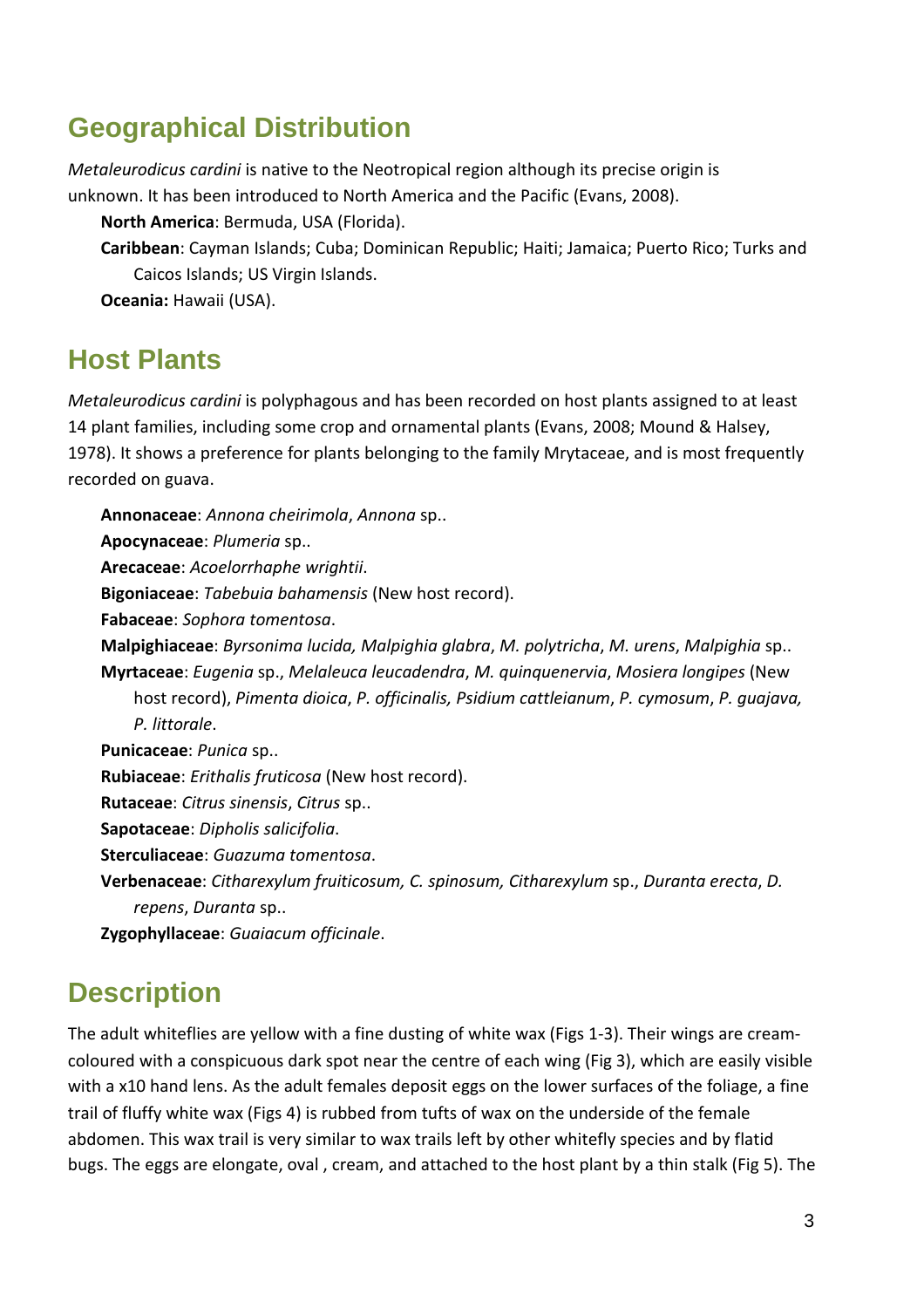puparia (Figs 6-7) are oval, yellow, with five pairs of long wax filaments emerging from the dorsum. These wax filaments easily break off and cover the colony, giving a somewhat messy waxy appearance (Fig. 6).

*Metaleurodicus* is a Neotropical genus containing 11 species which can be identified using the key by Evans (2008). The puparia need to be slide-mounted first and examined under a high power microscope. *Metaleurodicus cardini* is easily separated from other species in the genus as there are only four pairs of compound pores on the abdomen, whereas the other species bear five or six pairs of abdominal compound pores. Walker (2008) provides pictures of a slide-mounted puparium of *M. cardini* showing the diagnostic characters.

# **Biology**

All whiteflies have six developmental stages: egg; four larval stages, the fourth larval stage being known as the puparium; and the adult. There appears to be very little information specifically published on the biology of *M. cardini*. Several natural enemies have been recorded including hymenopterous parasitoids (Hymenoptera, Aphelinidae), ladybird larvae and adults (Coleoptera, Coccinellidae), hoverfly larvae (Diptera, Syrphidae*),* and lacewing larvae (Neuroptera, Chrysopidae*)*.

## **Dispersal and Detection**

Adult whiteflies are winged and capable of flight, but they are poor fliers and natural dispersal is limited. The eggs and larvae may be distributed over long distances in plant trade.

*Metaleurodicus cardini* is most likely to be detected by inspecting the undersides of leaves for white fluffy wax trails, puparia, and adult whiteflies with a dark spot on each wing. Even low density populations smother the lower surfaces of leaves with white wax and are highly conspicuous. The adults may also be observed on the upper surfaces of leaves, particularly on new foliage at the growing tips.

# **Economic Impact**

*Metaleurodicus cardini* is not usually an economic pest, but under some situations huge populations develop and it can become a serious problem, most notably on guava. These situations usually occur when something has disrupted the complex of natural enemies that normally supress the whitefly numbers. Large populations may also be found on native plants in natural habitats, for example, on *Brysonima lucida, Erithalis fruticose*, *Mosiera longipes*, and *Tabebuia bahamensis* (an endemic plant species) in the Turks and Caicos Islands. However, the the environmental impact is unknown.